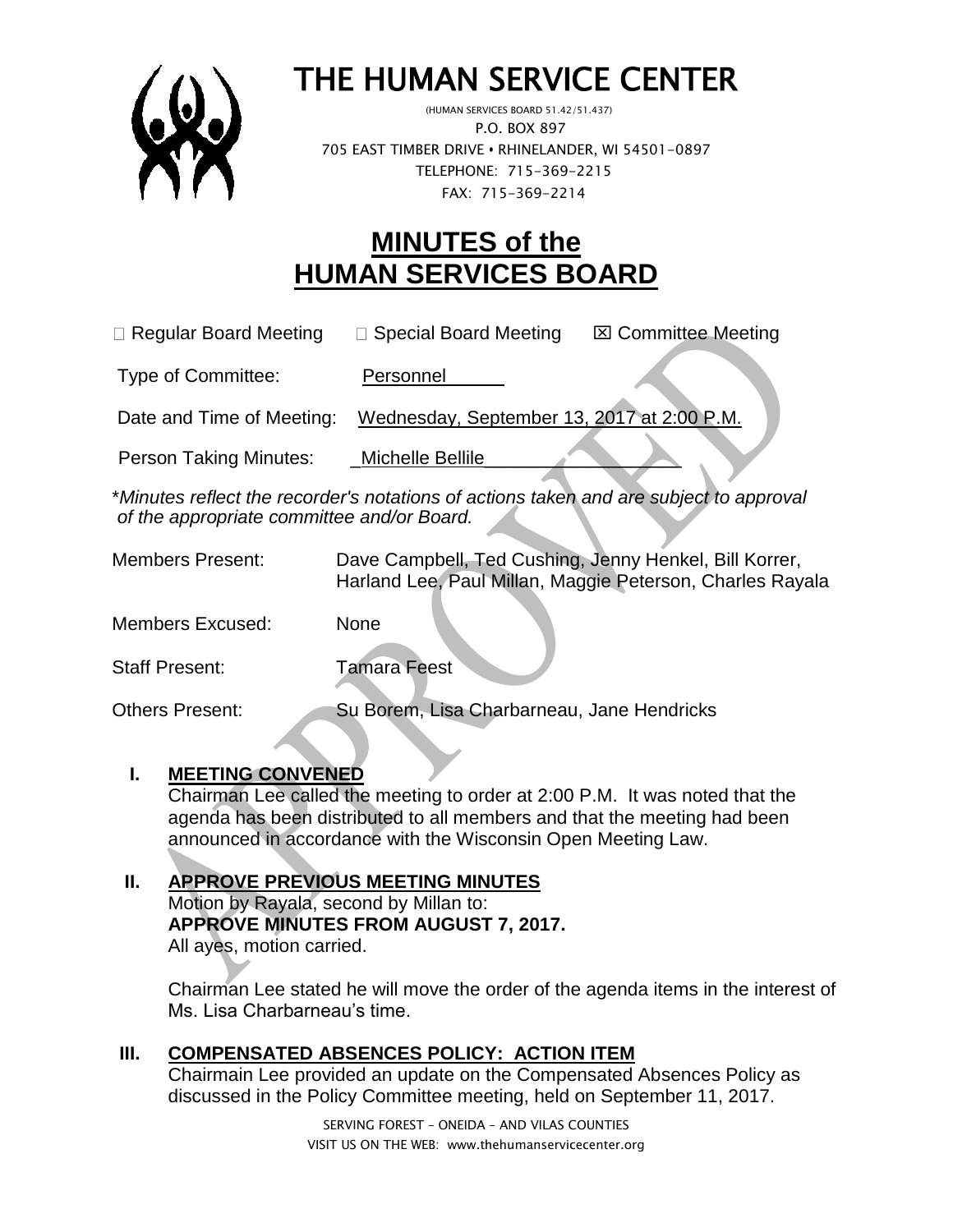As requested, Feest obtained the policies regarding vacation time, carryover and payouts from the three counties. Feest spoke to the policies of Forest and Vilas Counties. Ms. Lisa Charbarneau provided the Committee with an overview of Oneida County's policy, payout limits and background on IRS payout rules.

Feest discussed payout amounts and requested to correct the immediate situation and develop a policy for 2018. Motion by Cushing, second by Korrer to: **FOR 2017, THE COMPENSATED ABSENCES POLICY IS FOR ALL MANAGEMENT STAFF VACATION BANKS IN EXCESS OF 37.5 HOURS AS OF DECEMBER 1, 2017, ARE PAID OUT THE LAST PAY PERIOD OF DECEMBER 2017 FROM THE RESERVE.**

All ayes, motion carried.

Motion by Cushing, second by Rayala to: **DIRECT THE STAFF TO COME UP WITH A POLICY TO COVER ALL EMPLOYEES AND BRING THE POLICY BACK TO THE PERSONNEL COMMITTEE FOR CONSIDERATION.**

All ayes, motion carried.

#### **IV. SUCESSION PLANNING: ACTION ITEM**

Feest discussed upcoming retirement of Probst and Citro, thoughts on how to best fill the vacancies and requested direction on appropriate time frame for recruitment efforts, training overlap, position responsibilities. The Committee requested a breakdown of current tasks and responsibilities of Citro's position as the Human Resources, Facilities, and Operations Manager.

Motion by Korrer, second by Henkel to:

**AUTHORIZE THE EXECUTIVE DIRECTOR TO INITIATE THE HIRING PROCESS FOR THE FINANCIAL MANAGER.**

All ayes, motion carried.

#### **V. EXECUTIVE DIRECTOR EVALUATION/SALARY CHANGE PROCESS: ACTION ITEM**

Feest sought direction from the Committee on appropriate evaluation process and salary change process for the Executive Director position. Feest is to complete a self-evaluation, provide the Committee with current salary information and the grid. The Committee requested this information be provided a week prior to the next scheduled Personnel Committee meeting for review. No action taken.

#### **VI. NEXT MEETING DATE:**

October 13, 2017 at 2:00 P.M.